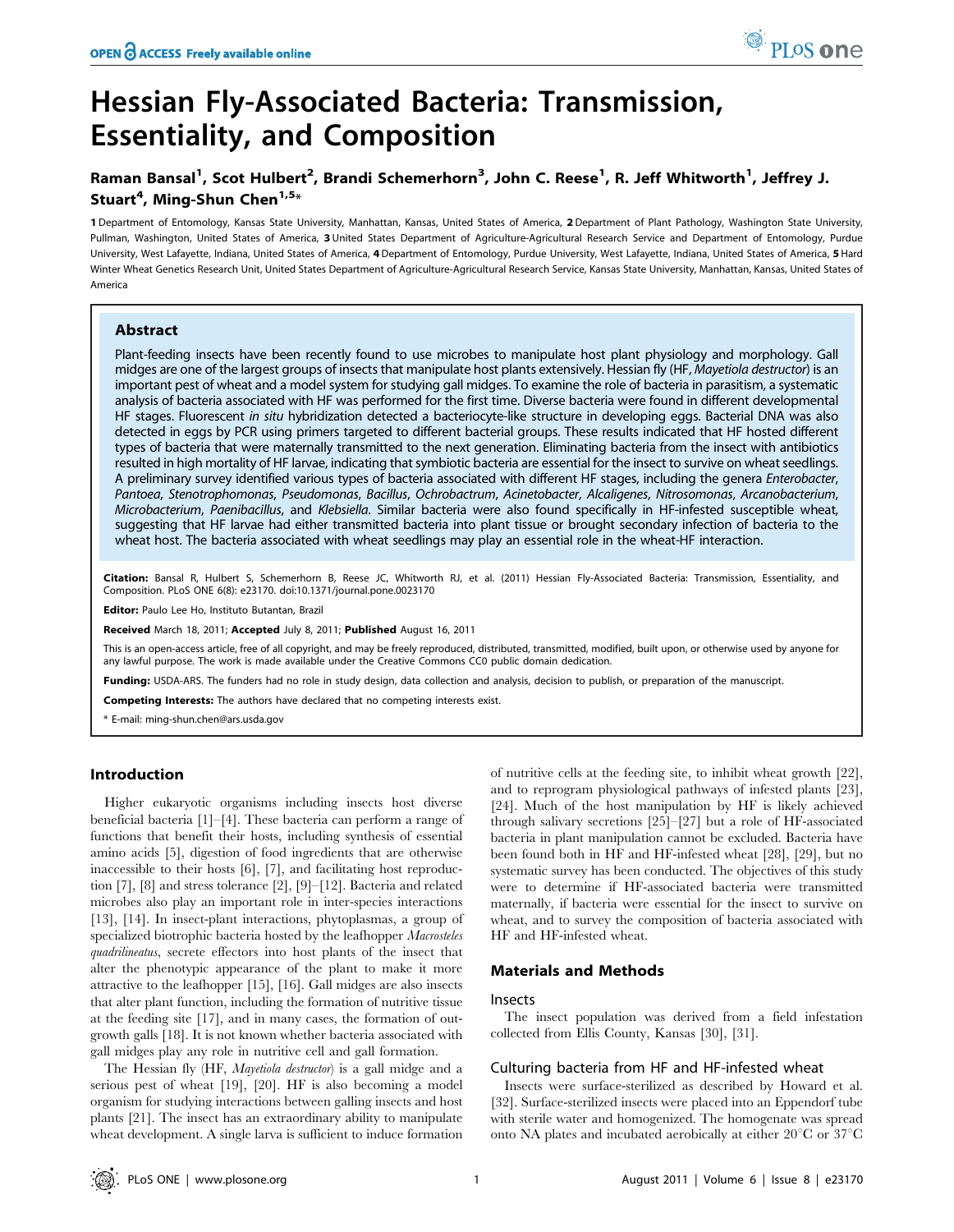for 24 to 120 h to isolate bacterial colonies with different growth rates. Colonies obtained were then individually streaked onto fresh NA plates for re-purification. Liquid cultures of pure colonies were stored in 30% glycerol solutions at  $-80^{\circ}$ C. To access unculturable bacteria, PCR was performed using a pair of primers that are universal for the bacterial 16 S rRNA gene and HF total larval DNA as template. The resulting PCR products were sequenced directly.

To isolate bacterial colonies from HF-infested wheat, wheat tissues at the feeding site eight days post infestation (DPI) were collected after the removal of HF larvae. The collected wheat tissues were homogenized, and individual bacterial colonies were isolated as described in isolation of bacterial colonies from HF individuals.

### Determination of colony forming units

For colony forming units (CFUs) determination, surfacesterilized insects were individually homogenized in 300 µl of sterile water. A five µl aliquot from each homogenate was diluted 10-fold with a total of four serial dilutions. A 50  $\mu$ l sample of each diluted homogenate was spread on separate NA plates. Bacterial growth was examined 24–36 h later. An average count of bacterial colonies was taken from three replicates.

#### DNA extraction, amplification, and sequencing

Individual bacterial colonies were grown at  $37^{\circ}$ C in separate tubes containing liquid Luria broth (LB) media overnight. DNA was extracted using a cetyl trimethylammonium bromide (CTAB) method [33]. The 16S DNA from individual bacteria was PCRamplified using the universal primer pair 27F and 1492R (Table S1). PCR reactions were performed in 25 µl of a solution containing 10 ng of bacterial DNA,  $1 \times$  PCR mix (Promega, Madison, WI) and 0.32 mM of each primer. PCR was performed with an initial 5-min denaturation at  $95^{\circ}$ C, followed by 30 cycles of 30 sec at 94 $\degree$ C, 30 sec at 55 $\degree$ C, and 30 sec at 72 $\degree$ C, and a final 5-min extension at  $72^{\circ}$ C. PCR products were purified using a QIAquick Kit (Qiagen, Valencia, CA) and sequenced using a single PCR primer at the KSU sequencing center.

# Identification of bacteria through culture-independent approach

To identify bacteria without culturing, the 16S DNA was amplified through PCR using the universal primers 27F and 1492R (Table S1) with total DNA from whole insects as template. PCR products were run on a 1.2% agarose gel. The expected DNA band was cut out from the gel and purified using the QIAquick Kit. PCR fragments were cloned into  $pGEM^{\circledast}$ -T (Promega). Individual plasmid DNA samples were extracted and were sequenced. DNA sequencing was carried our using M13 forward and reverse universal primers on an ABI Prism 3700 DNA Analyzer at Kansas State University sequencing facility.

# Visualization of bacteria in eggs through florescent in situ hybridization

To determine if bacteria are transmitted transovarially, we used fluorescent in situ hybridization (FISH). Fresh eggs were fixed in 4% paraformaldehyde (PFA, pH 7) in phosphate buffered saline (PBS, 137 mM NaCl, 2.7 mM KCl, 4.3 mM Na<sub>2</sub>HPO<sub>4</sub>, 1.47 mM  $KH_2PO_4$ , pH 7.4) for 3 h at room temperature (RT). To increase permeability, eggs were dehydrated in an ethanol series  $(2\times30$  min in each 70% and 96% ethanol then  $2\times20$  min in 100%) and then washed with PBS. Eggs were then treated with proteinase K  $(50 \mu g/ml$  in PBS) for 15 min, followed by a PBS wash. To quench any auto-fluorescence, eggs were treated with  $6\%$  H<sub>2</sub>O<sub>2</sub> in ethanol overnight [34]. Oligo EUB338 (Table S1)

was labeled with Alexa Fluor-488 and used as probe. Hybridization was performed at  $46^{\circ}$ C for 3 h in a solution containing 900 mM NaCl, 20 mM Tris/HCl, 35% formamide, 0.01% SDS, and  $5$  ng/ $\mu$ l of the probe. Eggs treated with RNAase served as negative controls. After hybridization, eggs were washed twice with a buffer containing 80 mM NaCl, 20 mM Tris/HCl (pH 8.0), 5 mM EDTA, and 0.01% SDS at  $46^{\circ}$ C for 30 min. The eggs were then counterstained with propidium iodide and mounted in a glass slide, and were imaged on a Zeiss LSM 5 PASCAL (laser scanning confocal microscope) at KSU Microscopy Facility. This instrument provided three dimensional reconstructions from egg different sections.

# Detection of specific bacterial groups in eggs through **PCR**

PCR was used to detect the presence of specific bacterial genera in HF eggs. PCR primers were designed to be genera-specific based on published sequences (Table S1) or sequences obtained in the present study. PCR reactions were performed using 100 ng of HF egg DNA as template as described above.

#### Antibiotic treatments of plants

Since there is no HF artificial diet, antibiotics were applied directly to wheat seedlings. Ten to 15 wheat seedlings (Karl92) were grown in individual pots. The plants in a mesh cage were infested at the 1.5-leaf stage with one HF female per plant. Antibiotics used for treatments were kanamycin (10 mg/ml), penicillin (5 mg/ml), rifampicin (1 mg/ml), ampicillin (5 mg/ml), streptomycin (5 mg/ml), gentamicin (1 mg/ml), and a mixture of kanamycin and streptomycin (10 and 5 mg/ml). The antibiotics (20 ml solution per pot per day) were sprayed onto wheat seedlings once a day starting from four DPI for a total of four consecutive days. Control plants were sprayed with water. Each treatment was repeated twice and each replication had 15 to 20 plants. Live insects were counted in infested plants 23 DPI.

To determine if larval hatch and migration to the feeding site were affected, the kanamycin/streptomycin mixture was applied when eggs had just been laid. The antibiotics were again applied once per day for four consecutive days. Before spraying, eggs on a plant were counted and the plant was tagged. After another four days, larvae at the feeding site were counted, and the successful hatch/migration rate was calculated.

#### Antibiotic treatments of HF larvae

To examine if there was any direct, acute toxicity of antibiotics on HF larvae, fresh HF larvae were soaked directly in a kanamycin/ streptomycin solution for 24, 48 and 72 hrs. Larvae soaked in water were taken as controls. Individual larva was then placed onto the leaf axel of wheat seedlings with one insect per plant. These larvae were able to enter into the plant and establish a feeding site. Live larvae were recorded 18 days after the larval placement on wheat leaves.

#### Quantitative real-time PCR

Quantitative real-time PCR (qPCR) were carried out with iQ SYBR green super mix using primers that targeted specific bacterial groups (Table S1) as described previously [35]. Each reaction was carried out with one µg total DNA from whole insects as template,  $0.5 \mu M$  each primer and 12.5  $\mu$ l iQ SYBR green super mix in 25 µl total volume. Three biological replications were performed. Quantification of 16S DNA in HF was calculated by subtracting cycle threshold (Ct) values from the corresponding actin Ct values. The relative abundance of 16S DNA was determined by the expression  $2^{-\Delta Ct}$ .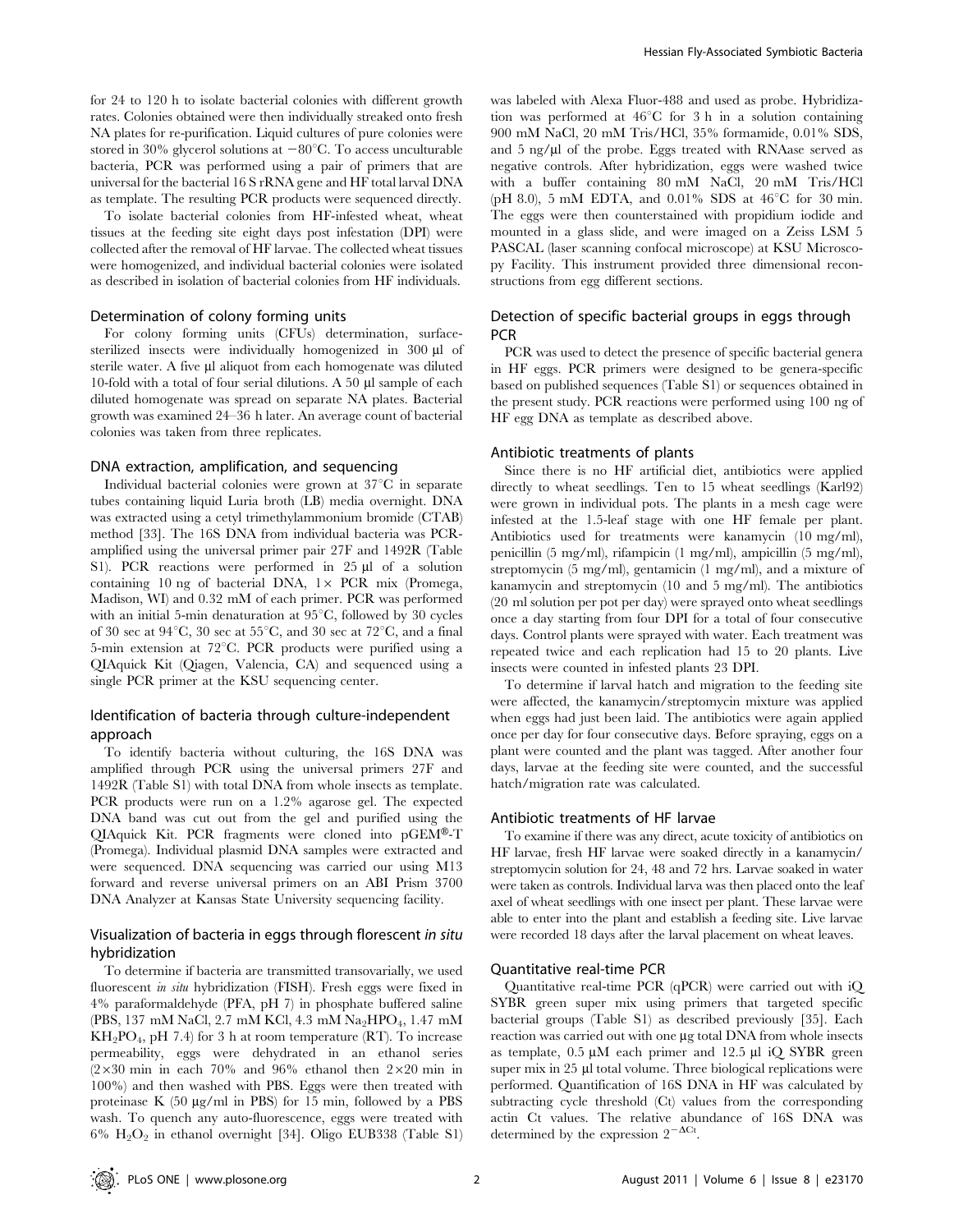## Statistical analysis

Significance of differences between treatments and controls was analyzed using an F-test in SAS. Differences between two treatments were analyzed using Tukey's HSD. Insect survival and mortality data with different antibiotic treatments were analyzed using ANOVA.

# Results

## Adult female hind gut is full of bacteria and ends at the ovarioles

The internal morphology of the HF female abdomen clearly indicated that anatomical modifications have evolved to both propagate bacteria in the hindgut and transmit those bacteria to HF ovarioles. The alimentary system of non-feeding third-instar female larvae is composed of a short proctodeum, a relatively large midgut (mesenteron), two yellow malpighian tubules, and a relatively short and narrow hindgut (proctodeum, Fig. 1a). During pupal development the contents of the midgut change in color, from green to red, and the hindgut lengthens and develops. By the time the adult emerges, the hindgut is clearly composed of an ileum, a colon, and a rectum (Fig. 1). In adult males, the alimentary system is very different from that of a female. Specifically, the colon is a narrow, yellow, transparent tube that leads to a small white bulb that demarcates the end of the ileum and the beginning of the colon. The colon is a narrow white tube



Figure 1. The Hessian fly gut supports the maternal transmission of microflora into eggs. Panel a: The alimentary system of a third-instar Hessian fly larva (a non-feeding stage) is composed of paired salivary glands (sg), a short stomatodeum (s), midgut (mg), paired yellow malpighian tubules (mp), and narrow hindgut (hg). Panel b: The alimentary system of an adult Hessian fly male is composed of the midgut (mg), paired malpighian tubules (mp), and a hindgut divided into an ileum (i), colon (c), and rectum (r). A bulb (b) dividing the ileum and the colon is visible, as are the testes (t). Panel c: The bacteria-laden rectum is visible as a white mass below the dorsal intersegments of the adult female abdomen (long arrows); ovp = ovipositor. Panel d: The rectum (r) and a few ova (ova) are visible after making a lateral opening in the female's abdomen. Panel e: Laceration of the rectum releases millions of bacteria into the dissection medium (Ringer's solution). Panel f: Dissection displaying the adult female midgut (mg), malpighian tubules (mp), hindgut (h), ovaries (ov), and accessory glands (a). The rectum (r) terminates above the postabdomen (ovipositor, pa) with the common oviduct and the accessory glands. Panel g: Dissection showing the terminus of the rectum (r), the accessory glands (a), and the ovipositor (ovp). Panel h: DAPI-stained binucleate zygote showing the positive-staining bacteriocyte-like structure present in each fertilized egg (arrowhead).

doi:10.1371/journal.pone.0023170.g001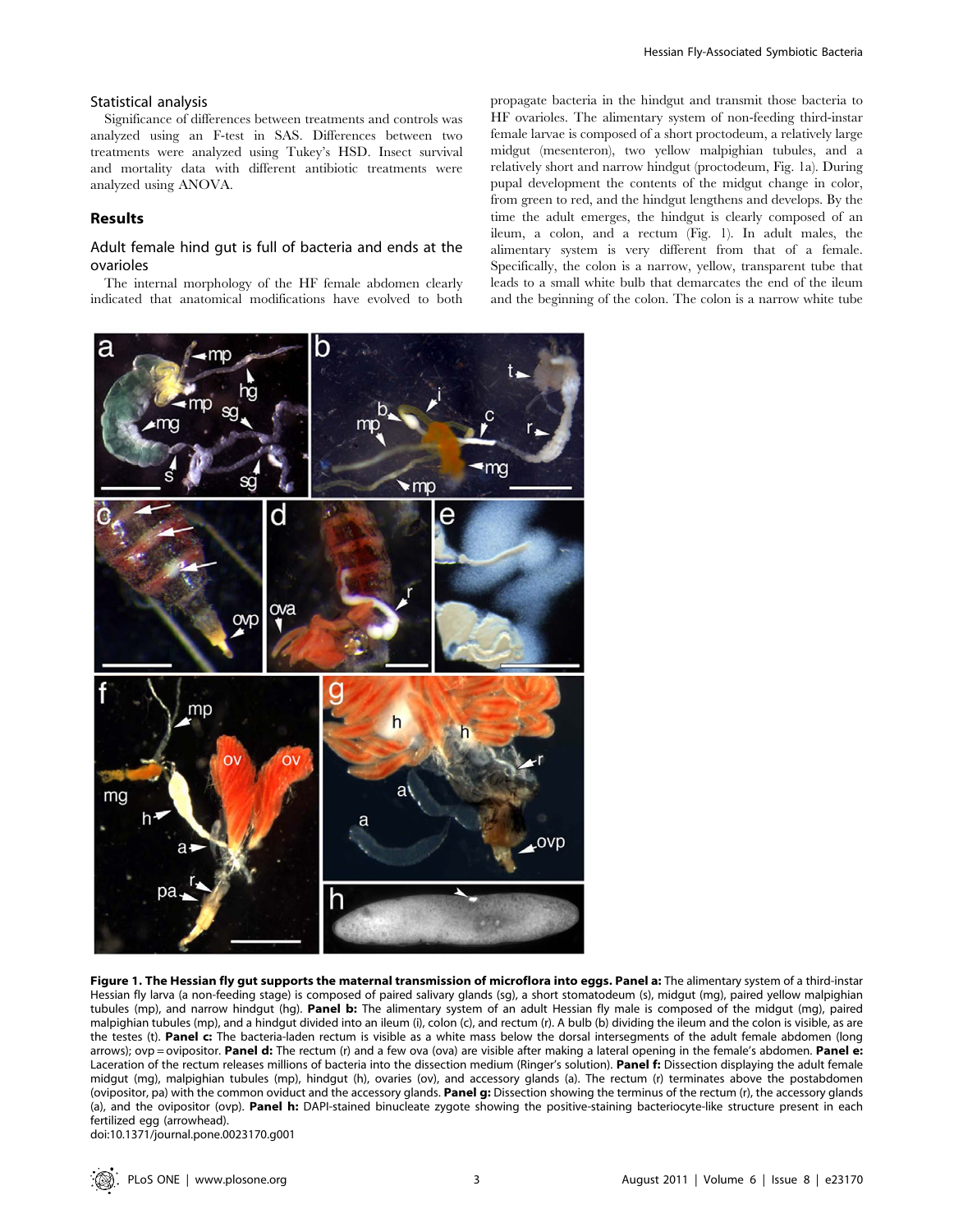about twice the length of the ileum that leads to the rectum (Fig. 1b). In adult females, the hindgut is visible below the posterior dorsal intersegments of the abdomen (Fig. 1c), and filled with bacteria (Fig. 1c–g). In comparison, the relatively underdeveloped male hindgut is not visible and contains no bacteria (Fig. 1b and data not shown). The posterior of the hindgut gradually narrows to form a long thin rectal tube that terminates against the internal dorsal surface of the eighth abdominal segment, above the postabdomen (Fig. 1g). It appears that the gut of the adult female allows bacterial fermentation and then delivers bacteria to the ova as they enter the ovipositor. The female hindgut could also serve as a nutrient delivery system.

#### Bacteria in different developmental stages of HF

To estimate the number of culturable bacteria in different developmental stages, a CFU assay was conducted (Figure 2) on whole insects. HF pupae  $(1.5 \times 10^5$  per insect) and the third, nonfeeding instar larvae  $(1.1 \times 10^5$  per insect) had the highest CFUs, followed by adults  $(2.3\times10^4 \text{ per insect})$ . First  $(6.8\times10^2 \text{ per insect})$ and second  $(6.7\times10^2$  per insect) instars exhibited much lower CFUs.

## Maternal transmission of HF-associated bacteria

The bacterial locale specificity in the female hindgut suggested that some of the HF-associated bacteria were likely transmitted maternally to the next generation. To determine if that is the case, FISH with a universal 16S rRNA probe was performed in HF eggs. Under a laser scanning confocal microscope, we were able to see egg sections through optical sectioning (Figure 3A). A hybridization signal was detected near the apical portion of an egg at  $25.90 \mu m$  below the surface. The specific signal was visible up to 30.10 mm depth, but not thereafter. A closer observation at the  $27.30 \mu m$  section revealed that several irregular signal spots were located next to each other and formed a rough oval shape (Figure 3B), which was likely a bacteriocyte [36]. No specific signal observed in control RNAase-treated egg preparations (Figure 3C).

To further identify different types of bacteria that were present in HF eggs, PCR reactions with primers specific to different



Figure 2. Colony forming units (CFUs) of bacteria in HF first (Hf1), second (Hf2), and third (Hf3) instars, pupae (Hfp), and adults (Hfa). Black bars represent CFUs per larva while gray bars represent CFUs per mg of insects. doi:10.1371/journal.pone.0023170.g002

bacterial classes or genera were carried out. Primers specific to bacterial classes Alphaproteobacteria, Betaproteobacteria, Actinobacteria, and Bacteriodetes all detected signals (Figure 4). Primers specific to bacterial genera Enterobacter/Pantoea, Paenibacillus, and Stenotrophomonas detected relatively strong signals. Primers specific to bacterial genera Chryseobacterium and Pseudomonas detected weak signals. Primers specific to bacterial genus Ochrobactrum detected no signal.

#### Impact of antibiotics on HF larval survival

To determine the impact of bacteria on HF larval survival, we used different antibiotics to deprive bacteria of the insect. In general, antibiotic treatments had a negative impact on HF larval survival (Figure 5A). The survival rates of HF larvae were 33%, 70%, 64%, 48%, 23%, 69%, and 25% after treatment with kanamycin, penicillin, rifampicin, ampicillin, streptomycin, gentamicin, and a kanamycin-streptomycin mixture respectively.

Since kanamycin and streptomycin were the most effective antibiotics, a more detailed study was carried out with a mixture of these two antibiotics. To determine the effective time for antibiotic treatments, the kanamycin/streptomycin mixture was applied to wheat seedlings at three different time intervals: 3–7, 5–9, and 10– 14 days after HF adult infestation. The numbers of larvae that survived on plants treated at the 3–7, and 5–9 day intervals was 3– 5 times less than that on control plants  $(F_{1,78} = 238.37$  and P<0.0001 for the 3 to 7 interval, and  $F_{1,78} = 85.84$  and P<0.0001 for the 5 to 9 interval) (Figure 5B). No difference was found in insect survival between plants treated at the 10–14 day interval and control plants (F<sub>1,78</sub> = 0.41,  $P = 0.5241$ ).

To exclude other possible ways that could result in reduction of insects in antibiotic-treated plants, we examined the effect of antibiotic treatments on the rates of egg hatch and successful larval migration into the feeding site (Figure 5C). No difference was observed between antibiotic-treated plants and water-treated controls in terms of egg hatch and larval migration ( $F_{1,22} = 1.62$ ,  $P = 0.216$ ). On the other hand, numerous larvae were found dead at the feeding site of antibiotic-treated seedlings (Figure 5D). Dead larvae were rarely found at the feeding site of control plants [37]. The impact of the kanamycin/streptomycin mixture on larval survival was also examined by directly soaking larvae in the antibiotic solution, and then individually placing the larvae back onto wheat seedlings. There was a small decrease  $(P>0.05)$  in survival after the antibiotic soak for 24 and 48 hrs, but a dramatic decrease  $(P<0.0001)$  after soak for 72 hrs (Figure 5E).

# Culturable bacteria from different developmental HF stages

To identify major culturable bacteria associated with HF, a total of 482 bacterial colonies were isolated from different stages of the insect. Of these colonies, 284 were randomly chosen to sequence their 16S rRNA genes. A total of 270 high quality sequences were obtained, with 87, 65, 37, 49, and 32 derived from bacterial colonies isolated from first, second, and third instars, pupae, and adults, respectively.

Bacteria from four phyla were identified, including Proteobacteria, Firmicutes, Actinobacteria, and Bacteroidetes (Table S2). The composition of bacteria associated with the first and second instars was very similar at the levels of phyla and class. At the level of genus, however, there were differences in bacterial compositions between first and second instars. Proteobacteria was still predominant in third instar larvae and pupae, but its proportion reduced. The decrease in relative proportion of Proteobacteria was due to an increase in Firmicutes and Bacteriodetes in third instar larvae; and an increase in Actinobacteria and Bacteriodetes in pupae.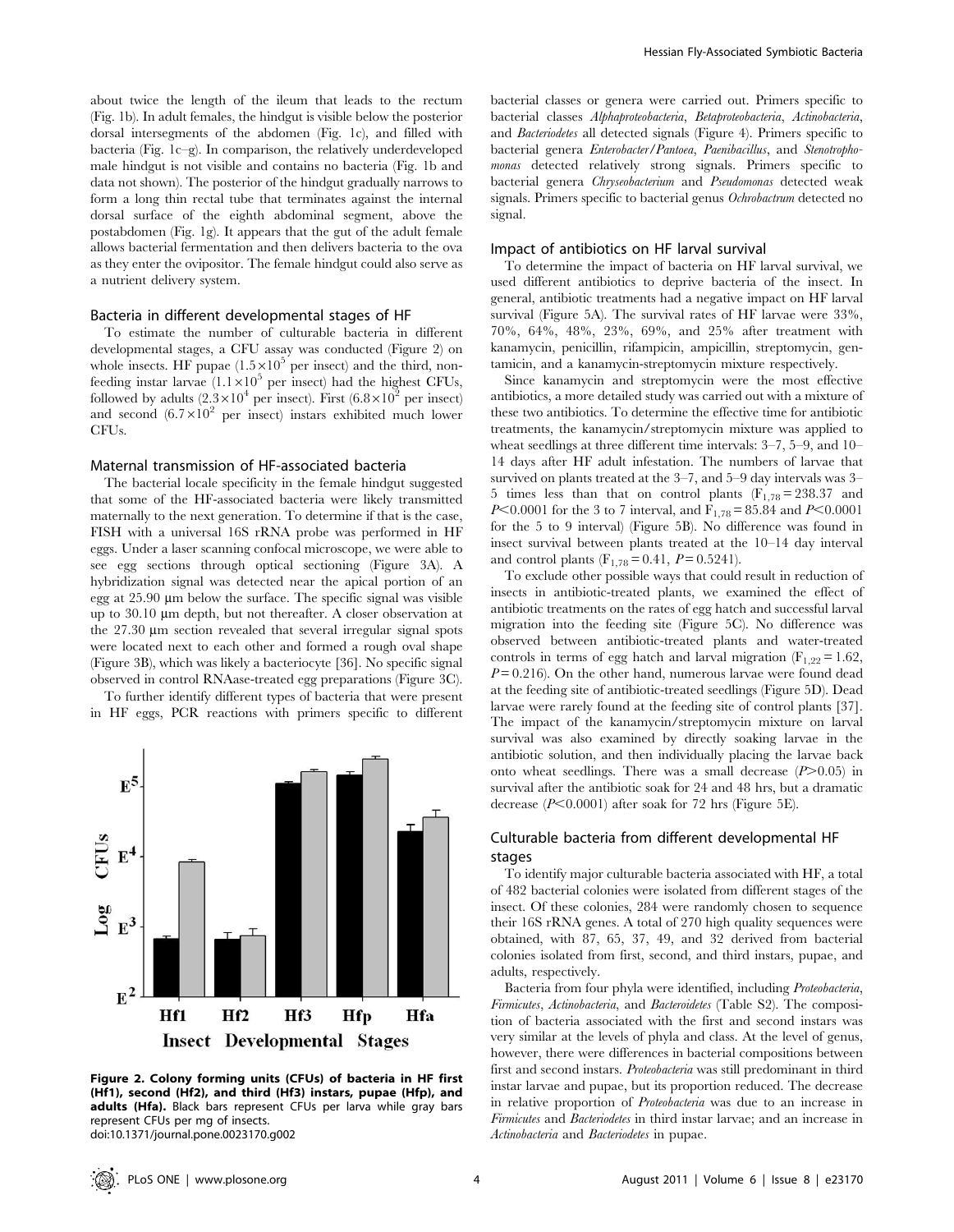







Figure 3. Whole-mount FISH of bacteria with the EUB338 probe in the HF egg. Panel A: Different optical sections of hybridized egg at various depths (shown on top left corner for each) from the surface. **Panel B:** An enlarged image of the optical section at 27.30  $\mu$ m depth. The white arrow points to the specific signal region. Panel C: An enlarged image of the optical section at 27.30  $\mu$ m depth from the RNAase-treated egg.

doi:10.1371/journal.pone.0023170.g003

The bacterial composition obtained from HF adults was quite unique. The most abundant bacteria isolated from adults belonged to phyla Firmicutes, representing 75.0% of total bacteria. The proportion of *Proteobacteria* reduced to only 12.4%. Bacillus (62.5%), Staphylococcus (12.5%), Sphingobacterium (6.3%), Enterobacter (3.1%), Stenotrophomonas (3.1%), and Arthrobacter (3.1%) were major general in adults.

## Culturable bacteria from HF-infested susceptible wheat

A total of 149 bacterial colonies were isolated from HF-infested wheat. Thirty-nine 16S rRNA sequences were obtained. The bacteria from infested wheat also belonged to the four main phyla



Figure 4. PCR detection of different bacteria in eggs and larvae of HF. For total bacterial detection, the universal primer pair 27F and 1492R were used. All the primers are given in the Table S1. doi:10.1371/journal.pone.0023170.g004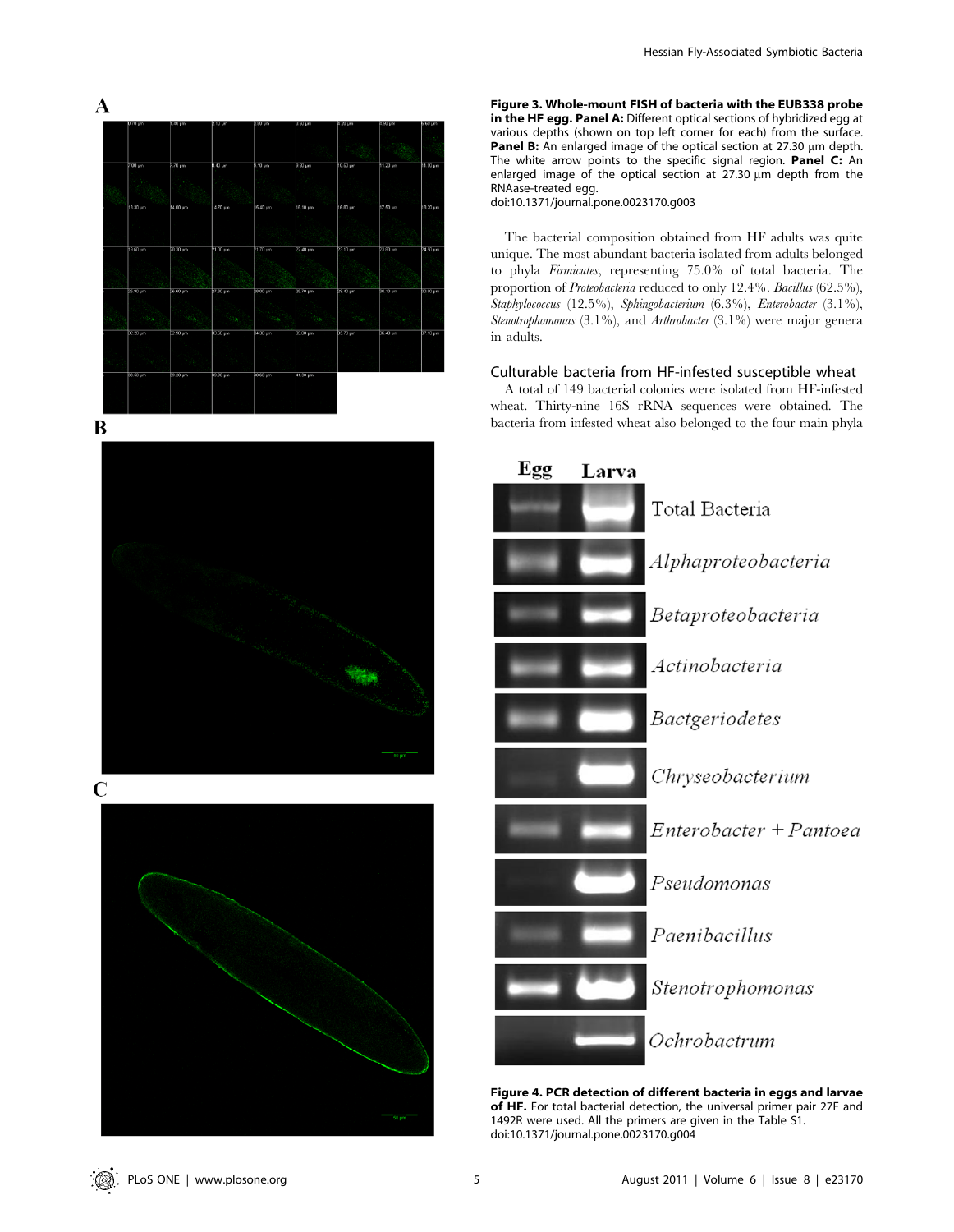

Figure 5. Impact of antibiotics on HF larval survival. The numbers of insects that survived on wheat seedlings after an antibiotic treatment were determined 24 DPI. The numbers of larvae that survived and passed into the pupal stage were expressed as mean±S.E. per plant with a 95% confidence interval. In panels B, C, and E, black bars represent antibiotic treatment whereas gray bars represent water-treated controls. An asterisk (\*) represents a statistically significant ( $P \le 0.5$ ) difference between treatment and control. Panel A: Average number of HF larvae that survived on wheat seedlings treated with different antibiotics. The numbers 1 to 8 represent treatment with kanamycin, penicillin, rifampicin, ampicillin, streptomycin, gentamicin, a mixture of kanamycin and streptomycin, and water, respectively. Panel B: Effective time for antibiotic treatment. Wheat seedlings were initially treated with the mixture of kanamycin and streptomycin on day 3, 5, and 10 DPI, respectively. After the initial treatment, the antibiotic mixture was applied once per day for four consecutive days. Panel C: Lack of impact of the kanamycin/streptomycin mixture on larval hatching and migration into the feeding site. The hatching and migration rate was calculated from a total of 587 eggs in antibiotic-sprayed plants and 384 eggs in water sprayed plants. Eggs were counted 48 hrs after infestation. Larvae that successfully migrated to the base of the plants were counted 7 DPI. The differences in percent hatching and migration rate were compared by fisher's probability test ( $P = 0.216$ ). Panel D: Dead larvae on wheat seedlings treated with the kanamycin/streptomycin mixture. Each black arrow points to a dead first instar larva. The white arrow points to a dead, deformed second instar larva. The white triangle points to a live, second instar larva. Panel E: Impact of the kanamycin/streptomycin mixture on larval survival by direct larval soaking. Total numbers of larvae tested were 117, 115, and 218 for 24, 48, and 72 hrs antibiotic exposure, respectively; and 113, 119, and 220 for 24, 48, and 72 hrs water exposure. The numbers of live insects were counted at 24 days after the treatments. doi:10.1371/journal.pone.0023170.g005

cultured from HF, namely 51.3% Proteobacteria, 33.3% Firmicutes, 7.7% Bacteroidetes, and 5.1% Actinobacteria (Table S2). For Proteobacteria, the Gammaproteobacteria were again the most abundant (35.9%), followed by Betaproteobacteria (12.8%) and Alphaproteobacteria (2.6%). Enterobacter (23.1%), Bacillus (23.1%), Paenibacillus (7.7%), Chryseobacterium (7.7%), Achromobacter (6.1%), Arthrobacter (5.1%), Pantoea (2.6%), Pseudomonas (2.6%), Staphylococcus (2.6%), and Microbacterium (2.6%) were the major genera in HF-infested susceptible wheat. No bacterial colonies could be obtained from non-infested wheat.

# Major bacteria in HF identified through a cultureindependent approach

Since culturing could only identify bacteria culturable under our conditions, a culture-independent, PCR-based method was also used for a more comprehensive analysis. For this approach, we analyzed bacterial compositions of first instars, pupae, and adults. A total of 233 high quality 16 rRNA sequences were obtained from 316 clones. Among them, 154, 59, and 20 sequences were derived from first instars, pupae, and adults, respectively. The bacteria identified from the culture-independent analysis included the four phyla identified from the culturing analysis described previously. In addition, a new phylum, Aquificae, was also detected from the culture-independent analysis. The relative abundance of Proteobacteria, Firmicutes, Actinobacteria, Bacteroidetes, and Aquificae was 75.8, 4.6, 14.4, 2.6, and 2.6%, respectively, in first instars; 91.5, 3.4, 3.4, 0, and 0% in pupae; and 65.0, 0, 20, 15.0, and 0% in adults (Table S2).

At the genus level, Acinetobacter (53.6%), Ochrobactrum (6.5%), Alcaligenes (5.2%), Kocuria (5.2%), Nitrosomonas (3.9%), Bacillus (3.9%), Arthrobacter (3.9%), Arcanobacterium (3.3%), and Sphingobacter $ium (2.6%)$  were the major genera in first instars. *Pseudomonas* (25.4%), Acinetobacter (18.6%), Klebsiella (18.6%), Enterobacter (15.3%), Stenotrophomonas (3.4%), Paenibacillus (3.4%), and Microbacterium  $(3.4\%)$ , were major genera in pupae. Ochrobactrum  $(55.5\%)$ , Alcaligenes (10%), Arthrobacter (10.0%), Microbacterium (5.0%), and Sphingobacterium (5.0%) were major genera in adults.

#### Impact of antibiotics on bacterial abundance in HF

The kanamycin-streptomycin mixture reduced the population size of total bacteria associated with HF larvae significantly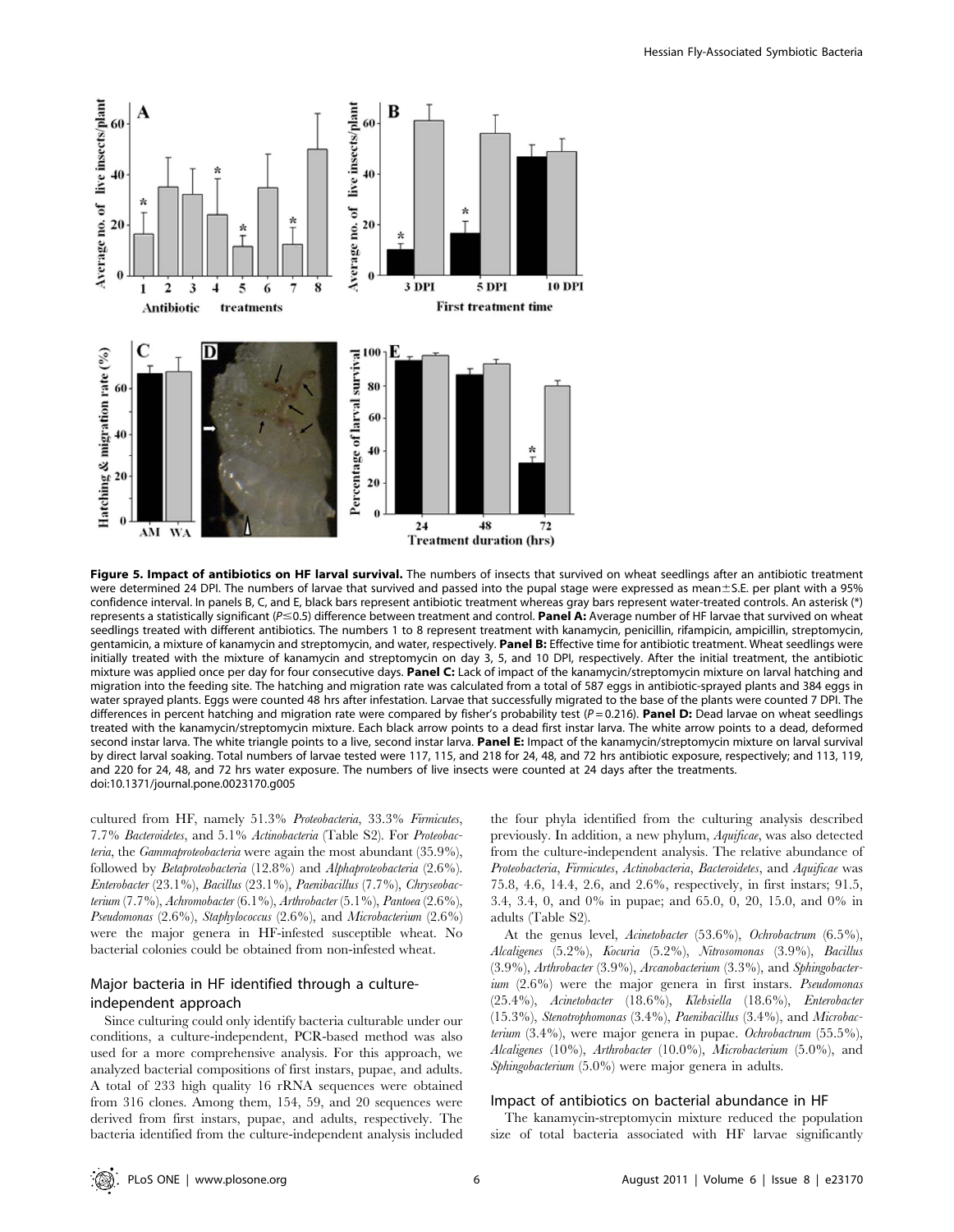

Figure 6. Relative abundance of the 16S DNA of different bacteria associated with HF following antibiotic- (black bars) and water (gray bars) - treatments. A mixture of kanamycin and streptomycin was used for antibiotic treatment. The relative abundance of total and specific groups of bacteria was determined by qPCR using universal and group-specific primer pairs listed in Table S1. The mean abundance ( $\pm$  S.E.) was derived from three biological replicates. An asterisk (\*) represents a statistically significant ( $P \le 0.5$ ) difference between treatment and control. Alpha, Beta, Enter, Pseu, Paeni, Steno, and Total represent bacterial groups of classes Alphaproteobacteria and Betaproteobacteria; and genera Enterobacter, Pseudomonas, Paenibacillus, and Stenotrophomonas; and total bacteria; respectively. The numbers "1" and "3" under the abscissae of the first seven panels represent 1- and 3-day old larvae. The last panel represents the relative abundance of different bacterial groups as well as total bacteria in HF pupae. The pupae for the antibiotic treatment were from a small portion of larvae survived the antibiotic treatment. The relative abundance of bacterial groups was shown in log scale on the left ordinate whereas the relative abundance of total bacteria was shown in normal scale on the right ordinate.

doi:10.1371/journal.pone.0023170.g006

(Figure 6). In antibiotic-treated plants, total bacterial 16S DNA was  $36\%$  (t = 3.024, df = 4, P<0.05) and 76% (t = 3.428, df = 4,  $P<0.05$ ) lower in one and three day-old larvae, respectively. For different bacterial groups, Alphaproteobacteria was  $87\%$  (t = 1.244, df = 4,  $P<0.05$ ) and 99% (t = 3.918, df = 4,  $P<0.05$ ) lower in one and three day-old larvae. The overall trend suggested a reduction in the 16S DNA contents corresponding to bacterial groups Betaproteobacteria, Enterobacter, Pseudomonas, Paenibacillus, and Stenotrophomonas. However, the degree of reduction was not as dramatic as Alphaproteobacteria and variations among replicates were larger.

Irrespective of antibiotic treatments, a small proportion of larvae survived and became pupae. The relative abundances of the 16S DNA from total bacteria and from specific bacterial groups in control and antibiotic-surviving pupae were compared (Figure 6).

Relative abundance of 16S DNA from total bacteria was 84.0% less in antibiotic-treated pupae. The relative abundance of 16S DNA from specific bacterial groups was significantly reduced for all groups, but the percentage of reduction varied among them. Due to the different impact of antibiotics on different bacterial groups, the bacterial compositions in HF larvae and pupae were shifted following the antibiotic treatment (Figure 7). Under control conditions, the relative proportion of Alphaproteobacteria to Betaproteobacteria was 87% to 13% in three-day old larvae (Figure 7A). After the antibiotic treatment, the relative proportion of Alphaproteobacteria to Betaproteobacteria was 36% to 64%, indicating that Alphaproteobacteria were more sensitive to antibiotics than Betaproteobacteria. On the other hand, in the larvae that survived the antibiotic treatment and became pupae, the proportion of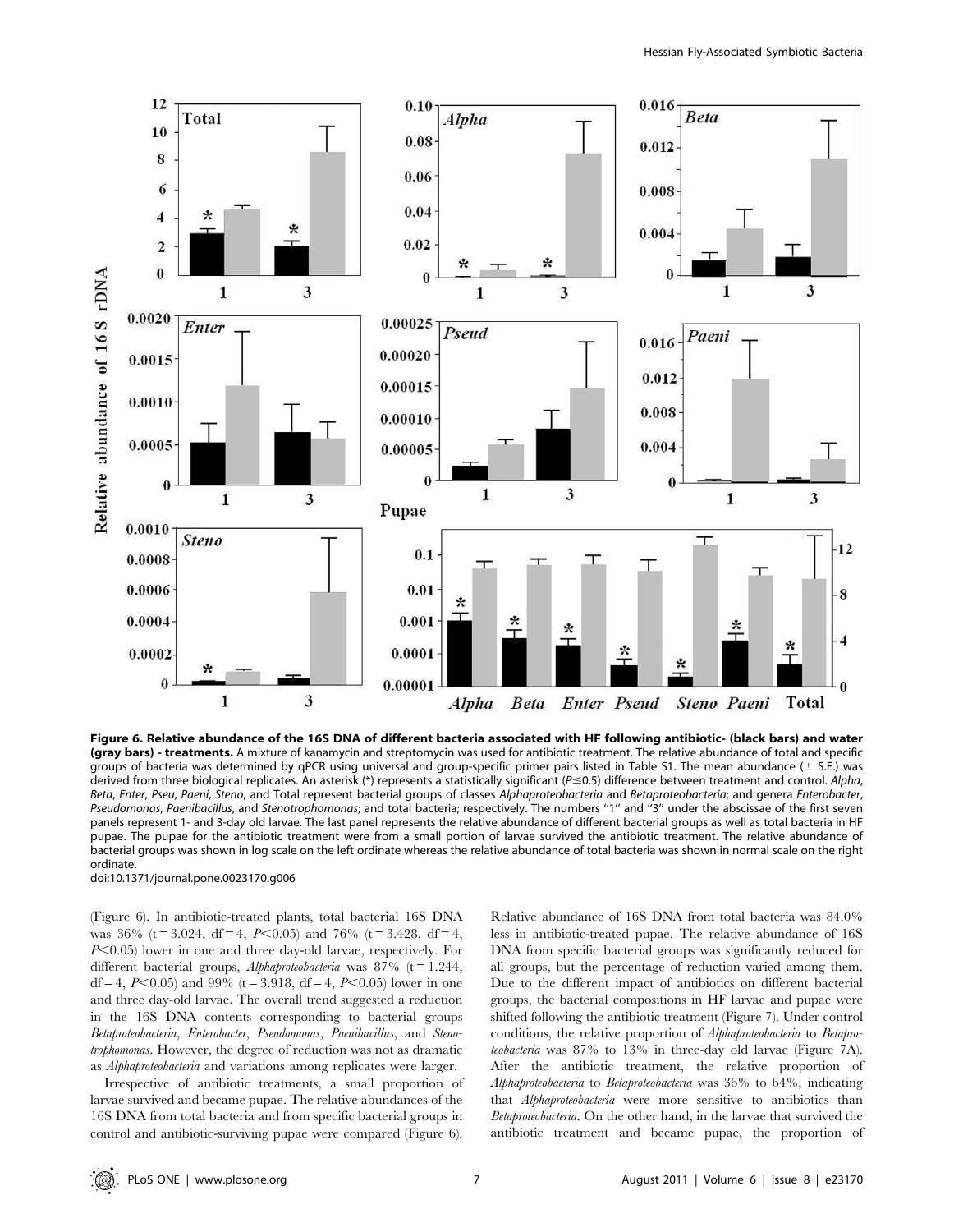

Figure 7. Alternation in bacterial composition after antibiotic treatments. A mixture of kanamycin and streptomycin was used for antibiotic treatment. Panel A: Proportions of Alphaproteobacteria (Alpha) and Betaproteobacteria (Beta) in antibiotic-treated (Antibiotic) and control 3-day old larvae (3-d larvae) and pupae. Panel B: Proportions of bacterial groups Enterobacter (En.), Pseudomonas (Ps.), Paenibacillus (Pa.), and Stenotrophomonas (St.) in antibiotic-treated and control larvae and pupae.

doi:10.1371/journal.pone.0023170.g007

Alphaproteobacteria was 69%; significantly higher than the 46% in control insects. Changes in bacterial composition after the antibiotic treatment were also apparent at the genus level (Figure 7B). Primers specific to four genera, three from Gammaproteobacteria (Enterobacter, Pseudomonas, and Stenotrophomonas) and one from Firmicutes (Paenibacillus), again detected dramatic differences in the relative abundance of their DNA between antibiotic-treated and control insects. The percentages for Enterobacter, Pseudomonas, and Stenotrophomonas, and Paenibacillus were 57, 7, 4, and 32 in control three-day old larvae; and the percentages changed to 14, 4, 14, and 68 in the same age larvae after the antibiotic treatment. The percentages for Enterobacter, Pseudomonas, and Stenotrophomonas, and Paenibacillus were 17, 13, 60, and 10 in control pupae; and the percentages changed to 18, 10, 5, and 67 in the pupae derived from larvae that survived the antibiotic treatment.

# Discussion

In this study, we conducted an analysis on the possible transmission mechanism, essentiality, and composition of bacteria associated with HF. Our results revealed that most HF-associated bacteria were likely to be transmitted maternally through eggs. A bacteriocyte-like structure was observed in developing eggs by FISH (Figure 3B). PCR with primers specific to individual bacterial groups revealed that most of bacteria detected in other stages of HF were also present in eggs (Figure 4). The presence of huge numbers of bacteria in the hindgut of HF female adults specifically (not present in male adults), and the fact that the hindgut ends in ovarioles may provide an unique way among insects to allow bacteria somehow entered into developing eggs from the hindgut. However, the exact mechanism for the physical transfer of HF-associated bacteria remains to be delineated. In aphids, Buchnera spp. are liberated from bacteriocytes in adult insects, circulated in body fluids, and then enter fertilized eggs through an opening on the egg surface [35]. In whiteflies, psyllids, mealybugs, and cockroaches, bacteria are transferred into eggs by transferring whole bacteriocytes from female adults directly into eggs [38]. In tsetse flies, bacterial symbionts Wigglesworthia glossinidia and Sodalis glossinidius are transmitted into next generation through milk glands [39].

The maternal transmission of HF-associated bacteria suggests a close relationship between bacterial symbionts and the insect [40]. In general, the essentiality of symbiotic bacteria for insect survival is often examined by depriving insects of bacteria with diets containing antibiotics. In this study, HF-associated bacteria were targeted with antibiotics, and the resulting effect on HF survival, if any, was determined. Because of the lack of a HF artificial diet, we conducted antibiotic treatments by applying antibiotic solutions onto wheat leaves, assuming that the antibiotics could penetrate into wheat tissues, and eventually entering HF larvae along with other food gradients. As shown in Figure 5A, the application of different antibiotics resulted in 30–77% decrease in HF larval survival rates. The reduction in HF survival was correlated with the deprivation of bacteria from the host insect. Therefore, the loss of bacteria was likely the reason for the reduction in HF larval survival. However, antibiotics, due to their inherent toxicity, could have been responsible for lowering the survival of the insect. Accordingly, we conducted further experiments to see if there was toxicity of antibiotics directly to the insect, and our results suggested that the high mortality of HF larvae was not due to toxicity of antibiotics directly to the insect. First, the application of antibiotics when HF larvae were five days old (during the transition from first to second instar) did not increase larval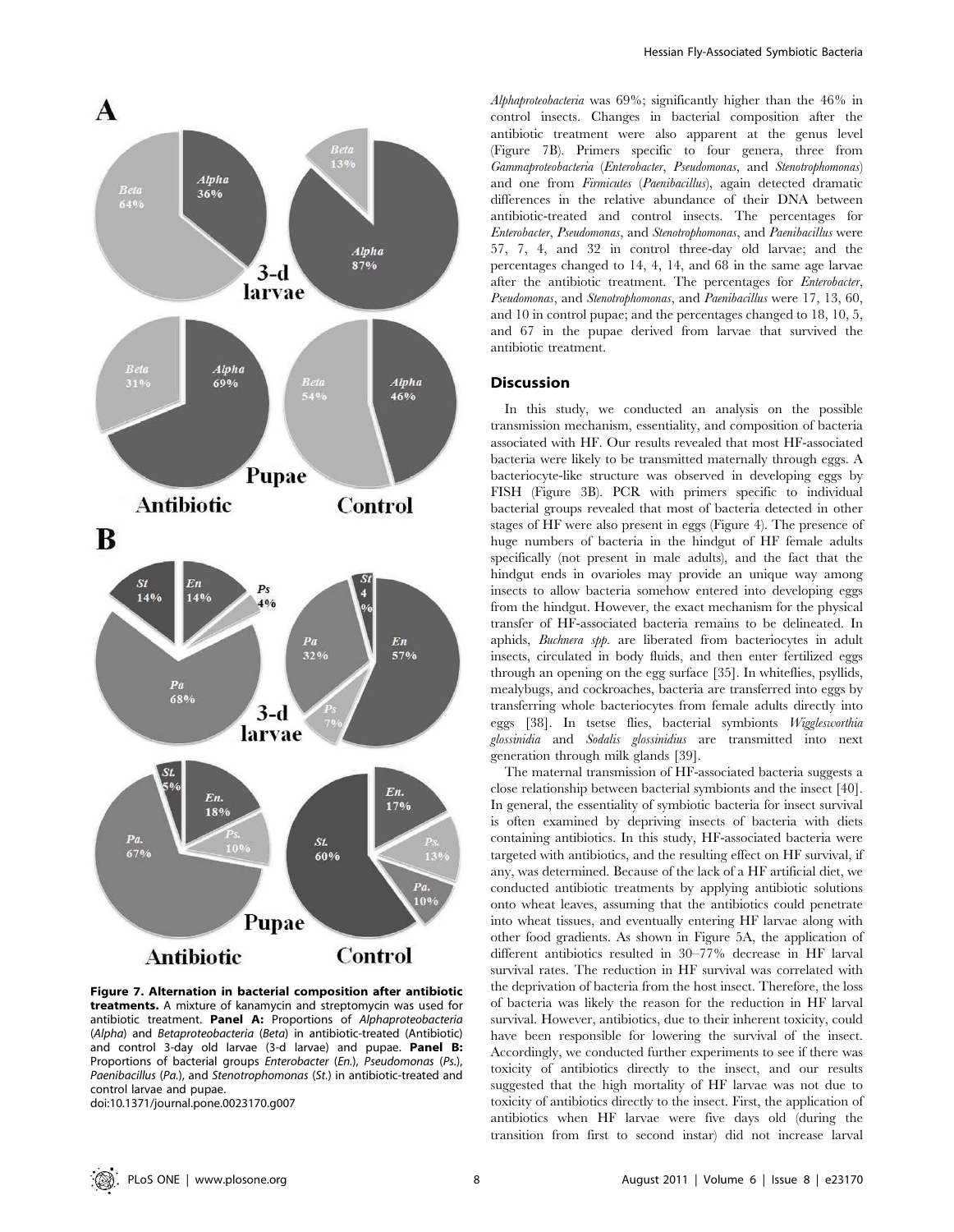mortality (Figure 5B, 10 DPI), indicating that the antibiotics did not have a toxic effect on larval metabolism. Second, directly soaking HF larvae in an antibiotic solutions for 24 and 48 hrs resulted in only a small increase in larval mortality (Figure 5E), indicating that the antibiotics did not have an acute, direct toxic effect on HF larvae. The increase in mortality at a later time point was likely due to the depletion of bacteria. In addition, antibiotic treatments have not shown severe direct toxicity to other insects [41]–[44]. Taken together, our evidence suggested that deprivation of bacteria from the insect by antibiotics was the cause for larval mortality and that symbiotic bacteria were essential for larval survival.

The exact roles of bacteria in HF remain to be determined. Symbiotic bacteria perform a range of functions in other insects, including synthesizing essential amino acids [45]–[49], synthesizing vitamins [50], digesting nutrients [47], [51], increasing tolerance of host insects to biotic and abiotic stresses [11], [12], [52]–[54], performing nitrogen fixation [55], [56] and playing a role in insect – plant interactions [13], [15], [16], [57]–[59]. A large number of bacterial species reside in the HF larval gut. These gut bacteria could play a role in synthesis of necessary nutrients for HF larvae, or digestion of nutrients otherwise inaccessible to the insect. Bacteria could also play a critical role in HF – wheat interaction. Approximately 70% of bacterial genera detected in HF larvae through culturing were also found in HF infested wheat (Table S2). Considering the extraordinary ability of HF larvae to manipulate host plants [17], [22] and reprogram metabolic pathways of wheat seedlings [23], [24], it was possible that bacteria were secreted into host plants as part of oral secretions and participated in changing wheat metabolism once they were in wheat seedlings. Further investigation would be needed to examine these possibilities.

It would be interesting to know what types of bacteria were essential for HF larvae to survive. Initial evidence suggested that Alphaproteobacteria might be important for HF larval survivability according to their response to antibiotic treatments. Alphaproteobacteria was 5.6 time more abundant than Betaproteobacteria in 3-day old larvae under control conditions (Figure 6B). After an antibiotic treatment, Alphaproteobacteria decreased to almost one third of Betaproteobacteria in the same stage of larvae. Associated with the decrease in abundance of Alphaproteobacteria and other bacteria was the high death rate of HF larvae. In pupae derived from larvae that survived the antibiotic treatment, Alphaproteobacteria were again predominant. These observations suggested that the loss of Alphaproteobacteria might be responsible for larval death. Again, further tests are needed to confirm this postulation.

A preliminary survey of the bacterial composition through culturing and culture-independent approaches revealed that diverse bacteria existed in HF and that the bacterial composition changed in different developmental stages of the insect (Table S2).

## References

- 1. Moran NA (2001) Bacterial menageries inside insects. (Commentary). Proc Natl Acad Sci USA 292: 1096–1098.
- 2. Moran NA (2006) Symbiosis (A primer). Curr Biol 16: R866–871.
- 3. Wu D, Daugherty SC, Van Aken SE, Pai GH, Watkins KL, et al. (2006) Metabolic complementarity and genomics of the dual symbiosis of sharpshooters. PloS-Biol 4: e188.
- 4. Janson EM, Stireman JO, Singer MS, Abbot P (2008) Phytophagous insectmicrobe mutualisms and adaptive evolutionary diversification. Evolution 62: 997–1012.
- 5. Douglas AE (1998) Nutritional interactions in insect-microbial symbioses: Aphids and their symbiotic bacteria Buchnera. Annu Rev Entomol 43: 17–37.
- 6. Brune A (2003) Symbionts aiding digestion. 1102-1107. In Cardé RT, Resh VH, eds. Encyclopedia of insects Academic Press, New York.

Among the most abundant bacteria detected through culturing were Enterobacter, Pantoea, Klebsiella, Pseudomonas, Stenotrophomonas, Staphylococcus, and Achromobacter. Enterobacter was the most dominant among cultured bacteria recovered from the three HF larval instars and pupae, with relative abundance ranging from 32–38%. The recovery of Enterobacter from all stages of HF indicated a stable relationship between the two partners. Bacterial genera found abundant through the culture-independent method included Acinetobacter, Alcaligenes, Nitrosomonas, and Ochrobactrum. Acinetobacter was the most dominant, representing 54% of total 16S DNA in the first HF instar. Some bacteria detected through culturing were not detected through the culture-independent approach, suggesting that a more comprehensive survey is needed to identify more HFassociated bacteria.

In summary, diverse bacteria were associated with different developmental stages of HF. Most of these bacteria were transmitted maternally to the next generation indicating an close relationship between the insect and its associated bacteria. Depletion of microbes from HF larvae with antibiotics caused a high mortality of the insect in wheat seedlings, indicating that antibiotic-sensitive microbes were essential for the insect to survive on wheat seedlings. This research is the first systematic analysis of bacteria associated with HF and provides a foundation for future research to elucidate the complex tritrophic interactions among wheat, HF, and their symbiotic bacteria.

## Supporting Information

Table S1 Primers used in this study. (DOC)

Table S2 Relative frequency (%) of different bacteria derived from different stages of Hessian fly and infested wheat by culture dependent and culture-independent methods. (DOC)

### Acknowledgments

The authors thank Drs. Anna Whitfield and John Fellers from the Department of Plant Pathology, KSU, Manhattan, KS, for reviewing an earlier version of the manuscript. This paper is contribution 11-126-J from the Kansas Agricultural Experiment Station. Mention of a trademark of a proprietary product does not constitute a guarantee of warranty of the product by the United States Department of Agriculture, and does not imply its approval to the exclusion of other products that may also be suitable.

## Author Contributions

Conceived and designed the experiments: M-SC RB SH JJS. Performed the experiments: RB SH JJS M-SC. Analyzed the data: RB SH BS JJS M-SC. Contributed reagents/materials/analysis tools: BS JCR RJW JJS M-SC. Wrote the paper: RB SH BS JCR RJW JJS M-SC.

- 7. Pais R, Lohs C, Wu Y, Wang J, Aksoy S (2008) The obligate mutualist Wigglesworthia glossinidia influences reproduction, digestion, and immunity processes of its host, the tsetse fly. Appl Env Microbiol 74: 5965–5974.
- 8. Nogge G (1976) Sterility in tsetse flies (Glossina morsitans Westwood) caused by loss of symbionts. Experientia 32: 995–996.
- 9. Oliver K, Russell J, Moran N, Hunter M (2003) Facultative bacterial symbionts in aphids confer resistance to parasitic wasps. Proc Natl Acad Sci USA 100: 1803–1807.
- 10. Oliver KM, Moran NA, Hunter MS (2005) Variation in resistance to parasitism in aphids is due to symbionts and not host genotype. Proc Natl Acad Sci USA 102: 12795–12800.
- 11. Scarborough CL, Ferrari J, Godfray HC (2005) Aphid protected from pathogen by endosymbiont. Science 310: 1781.